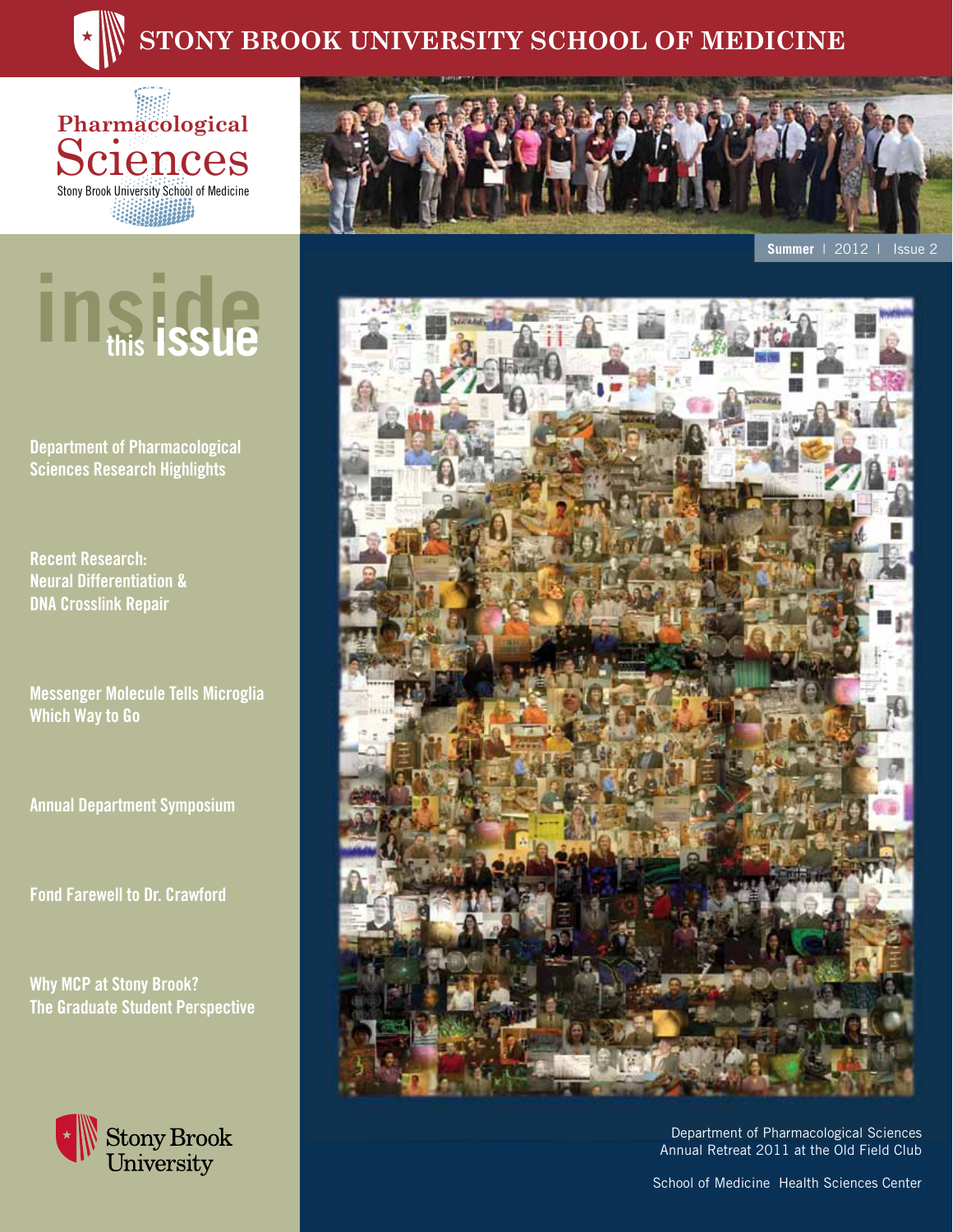# **Facu<sub>wards</sub>**



Congratulations to Dr. Arthur Grollman, who received the EMS Award from the Environmental Mutagen Society in October 2011.

Dr. Grollman was recognized for his "fundamental studies on the mechanisms of mutagenesis and DNA repair, including public health investigations linking environmental mutagens to human diseases." He is the 39th recipient of this annual award.

In addition, related work from Drs. Moriya and Grollman was highlighted by the National Institute of Environmental Health Sciences in their November 2011 selection of notable papers:

**Moriya M.**, et al. TP53 Mutational signature for aristolochic acid: an environmental carcinogen (2011) *Int. J. Cancer*. 129, 1532-1536.



2012 ushers in change for the Department. We bid farewell last year to Dr. Howard Crawford, our local pancreatic cancer maven, as an excellent opportunity beckoned to him from the Mayo Clinic, and we now look forward to recruiting new cancer biologists, happily in collaboration with the freshly supercharged SBU Cancer Center.

The Cancer Center, directed by Dr. Yusuf Hannun, will be housed in a new Cancer Center research building, accompanied by space for a Center for Bioimaging and a new Children's Hospital. Dr. Hannun, and his spouse, Dr. Lina Obeid, both experts in lipid signaling in the context of cancer, bring to SBU a strong research program developed at the Medical University of South Carolina that complements signaling and lipid biology programs in Pharmacology.

We welcome Dr. Obeid to the Department as a joint faculty member and to the Graduate Program in Molecular and Cellular Pharmacology, along with the MD-PhD, MD, and PhD students and faculty that are accompanying her and Dr. Hannun to SBU.

The Graduate Program is strengthened by other great additions this year, including Dr. Ken Shroyer, MD, PhD, a cancer biologist and the Chair of Pathology, Dr. Shaoyu Ge, an expert on neuronal stem cells in the Department of Neurobiology and Behavior, and Dr. Leemor Joshua-Tor, Ph.D, HHMI, a structural biologist with current interests in RNAi pathway proteins, from CSHL.

The Department physical infrastructure continues to improve with completion of the long-awaited quadrant for Structural Biology on the 7th floor of the Basic Sciences Tower. The Structural Biology space houses the labs of Drs. Markus Seeliger and Miguel Garcia-Diaz, and we look forward to recruiting a third investigator with synergistic interests to complete the lab.

The Structural Biology quadrant was specially designed to contain facilities for computational biology and crystallography experiments, making it a core of expertise and technology that creates opportunities for collaboration with many other faculty and research groups in the School of Medicine.

With best wishes,

Michael A. Frohman

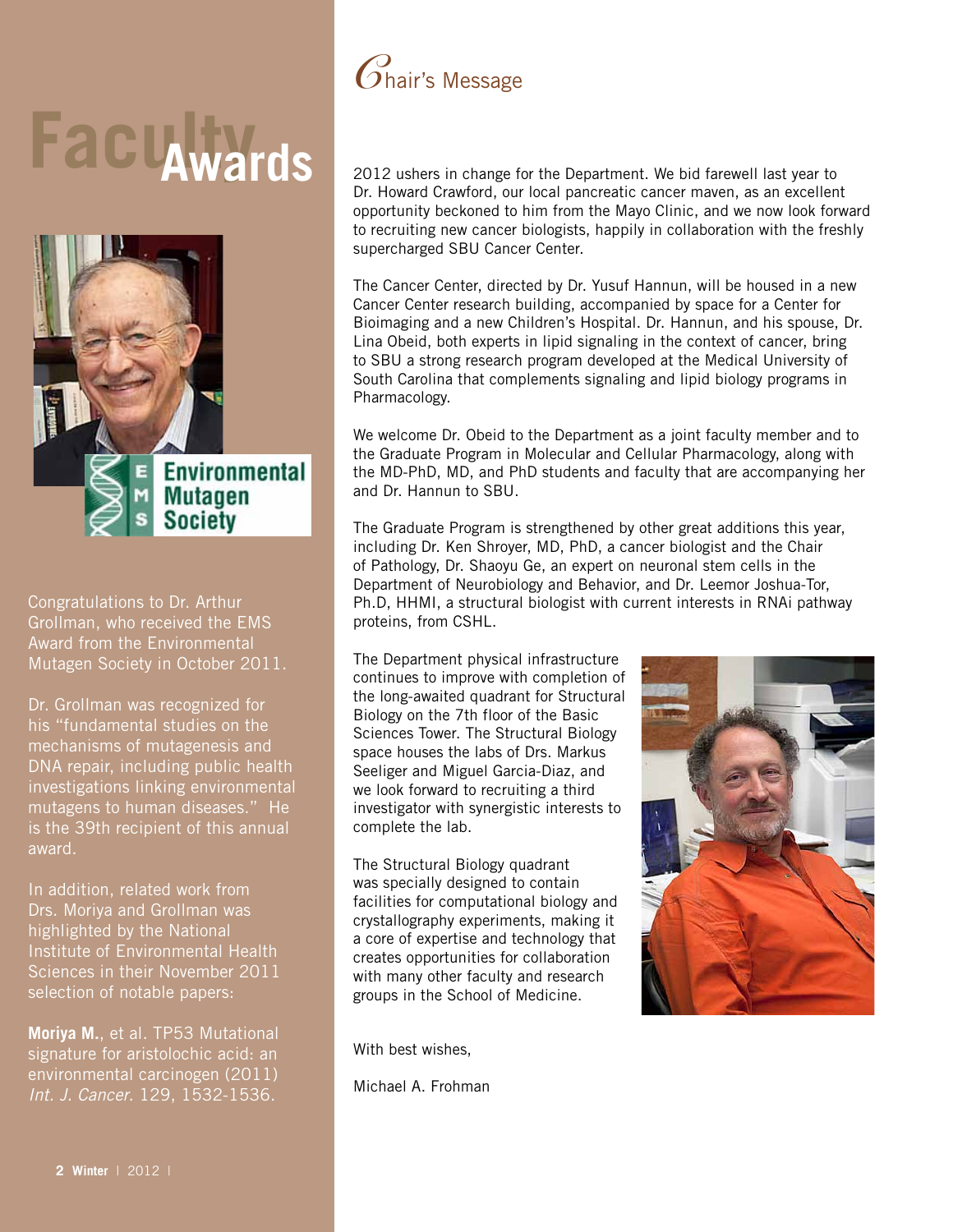# $\mathscr{D}% _{T}=\mathscr{D}_{T}\!\left( \mathcal{A}\right)$  epartment of Pharmacological Sciences Research Highlights

Neurobiology of Disease & Development

**D. TALMAGE**. S. J. Canetta, et al. (2011) Type III Nrg1 back signaling enhances functional TRPV1 along sensory axons contributing to thermal pain sensation and hyperalgesia. *PLoS One*. 6, e25108. [PMID: 21949864]

**S. TSIRKA**. N. Bukhari, et al. (2011) Axonal Regrowth after Spinal Cord Injury via Chondroitinase and the Tissue Plasminogen Activator (tPA)/Plasmin System. *J. Neurosci.* 31, 14931. [PMID: 22016526]

**S. TSIRKA**. H. Zhai, et al. (2011) Annexin A2 promotes glioma cell invasion and tumor progression. *J. Neurosci.* 31, 14346. [PMID: 21976520]



#### Molecular Mechanisms of Signaling

**C. MALBON**. S. Gao S, et al. (2011) AKAP12 and AKAP5 form higherorder hetero-oligomers. *J. Mol. Signal*. 6, 8. [PMID: 21831305]

**C. MALBON**. R. K. Bikkavilli, C. C. Malbon (2011) Arginine methylation of G3BP1 in response to Wnt3a regulates b-catenin mRNA. *J. Cell Sci*. 124, 2310-20. [PMID: 21652632]

#### Genome Stability and the Environment

**C. DE LOS SANTOS**. M. Lukin, et al. (2011) Novel post-synthetic generation, isomeric resolution, and characterization of Fapy-dG within oligodeoxynucleotides: differential anomeric impacts on DNA duplex properties. *Nucl. Acids Res.* 39, 5776. [PMID: 21415012]

**A. GROLLMAN, K. DICKMAN**. B. Jelakovi, et al. (2011) Aristolactam-DNA adducts are a biomarker of environmental exposure to aristolochic acid. *Kidney Int.* [PMID: 22071594]

# **Newand Notable**

Dr. David Talmage, Dr. Lorna Role (Neurobiology & Behavior), and their colleagues at Harvard Medical School show in a recent issue of Development that the type III

Their findings "reveal a molecular mechanism whereby type III guidance cue, and show that type sensory neuron survival and axon

cover:

Development

Flanagan, J.G. (2011) Type III Nrg1 regulates guidance of sensory 138, 4887-4898. [PMID: 22028026]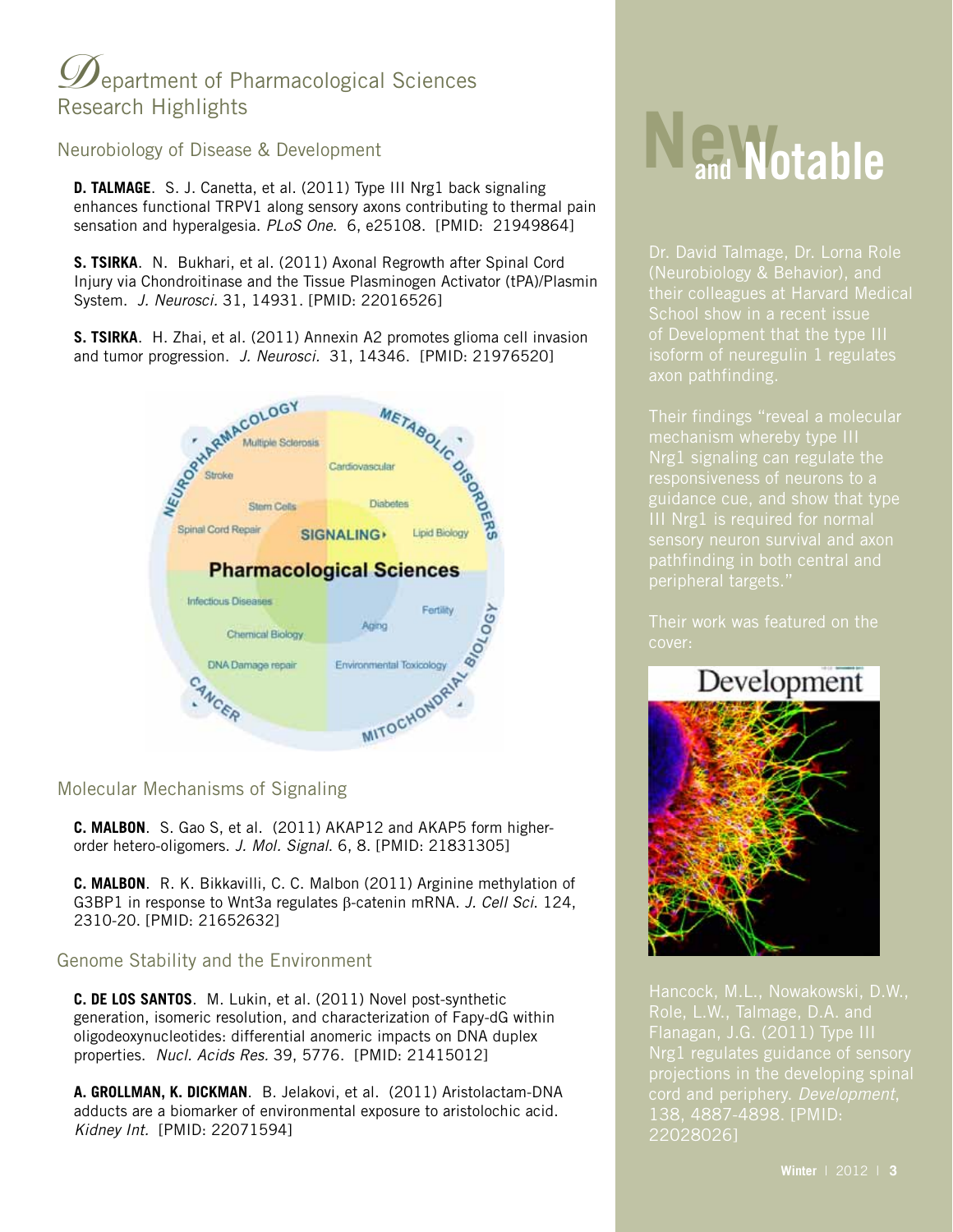# **Researcher Spotlight:**

*by Burak Derkunt*



In his thesis research, Dr. The Vinh Ho played a key role in establishing the first *in vitro* ICL repair assay for elucidating the mechanism of replication-coupled DNA interstrand crosslink (ICL) repair.

After obtaining his PhD, Vinh moved to Switzerland to take on a new challenge with Tecan Group Ltd., global provider of advanced automation and detection solutions for life sciences laboratories.

**On the PhD:** "I'm happy how [my graduate work] turned out. It was frustrating to work on ICL repair in the beginning because of the lack of knowledge in the field. However, I was fortunate to work on multiple approaches, and had a great experience working through my PhD."

**Advice to current students**: "Even in these economically challenging times there are opportunities for all of you."

**"The focus of graduate school is to educate people, open their minds for possibilities in order to solve problems wherever they are."**

# **The** *Recent Research: Neural Cell Differentiation and* Passing Over DNA Crosslinks

#### *by Wahida Ali*

In the *Journal of Neurochemistry*, Christopher Eyermann from the Colognato lab reports that the receptor protein dystroglycan, through its interaction with the adhesion protein laminin, plays important regulatory roles in promoting the differentiation of brain oligodendroglia.

Building on reports that laminin enhances the surface area of differentiating oligodendrocytes, Chris observed increased process formation and outgrowth, filipodia formation, and complexity of process branching in newly formed oligodendrocytes (see figure below). He then showed that these changes are significantly reduced when dystroglycan function is muted by siRNA or blocking antibodies.

"These results suggest that dystroglycan-laminin interactions influence oligodendroglial process dynamics and therefore may regulate the myelination capacity of individual oligodendroglia," says Chris.



**Eyermann C.**, Czaplinski K., **Colognato H**. Dystroglycan promotes filopodial formation and process branching in differentiating oligodendroglia. *J Neurochem*., in press [PMID: 22117643]

In a pair of papers published in *Cell* and *Nucleic Acids Research*, The Vinh Ho and Angelo Guainazzi from the Schärer lab and collaborators from Harvard Medical School used defined DNA crosslink substrates to elucidate the mechanisms of the eukaryotic DNA replication machinery.

In their work in *Cell*, they compared the effect of site-specific blocks affecting one or two strands of DNA on replicative helicase translocation. Based on this and other supporting data, they concluded that the eukaryotic replisome complex translocates along ssDNA—not dsDNA—in S phase. Their results have implications for fundamental models of replisome architecture, assembly, and interactions with DNA damage lesions.

In the *Nucleic Acids Research* paper, Vinh systematically investigated how structural variation in interstrand crosslinks (ICLs) affects the ability of DNA

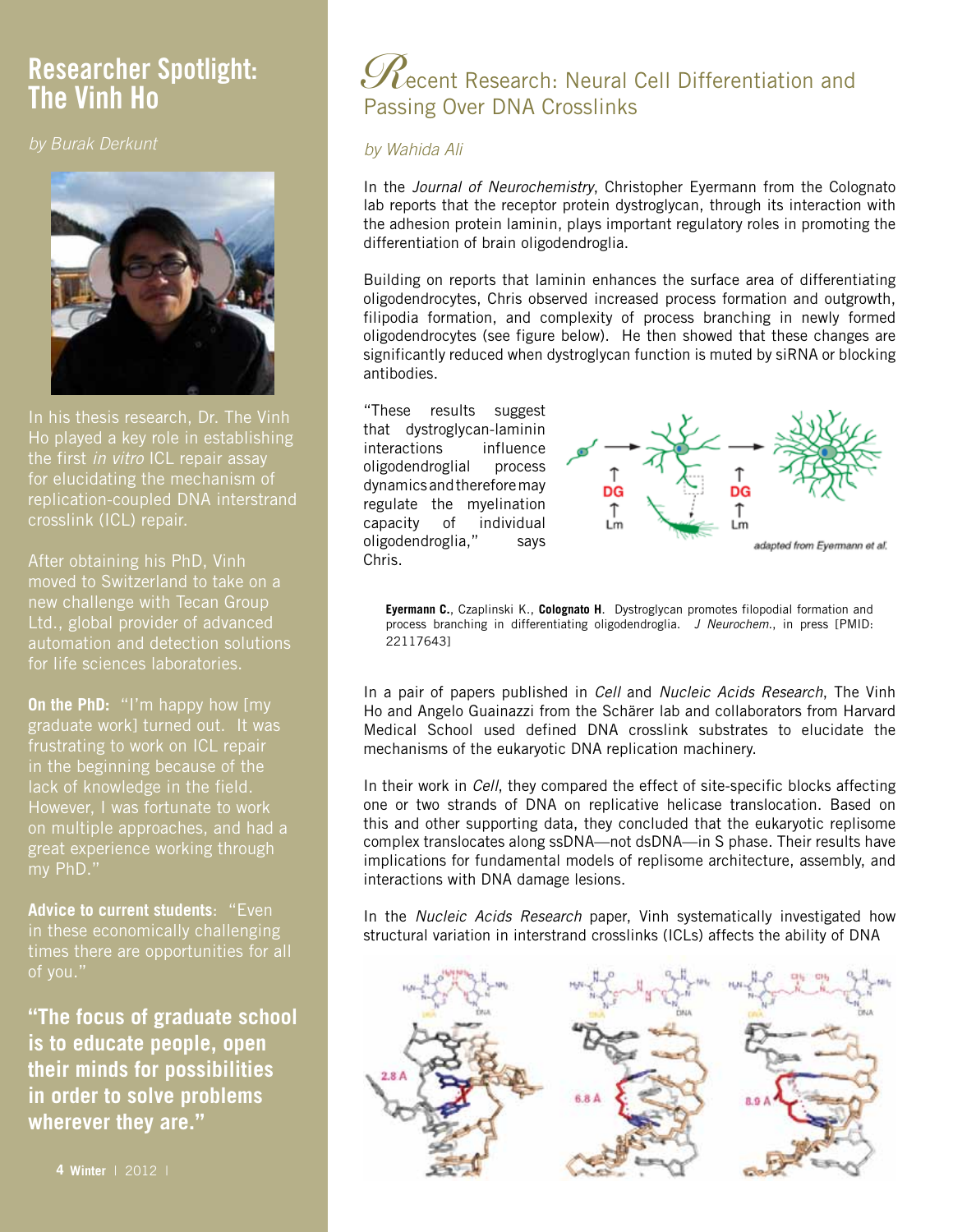repair polymerases to bypass the lesions. Using a series of ICLs synthesized by Angelo that induce various degrees of DNA helix distortion, Vinh found that the amount of dsDNA surrounding the crosslink and the length of the interstrand linker greatly influenced bypass efficiency.

The Schärer lab's findings provide insight into the fundamental biochemistry of translesion synthesis polymerases, with implications for unraveling the multiple pathways involved in ICL repair and how they are dysregulated in diseases such as Fanconi Anemia.

Fu Y.V., Yardimci H., Long D.T., **Ho T.V.**, **Guainazzi A.**, Bermudez V.P., Hurwitz J., van Oijen A., **Schärer O.D.**, Walter J.C. (2011) Selective bypass of a lagging strand roadblock by the eukaryotic replicative DNA helicase. *Cell*. 146, 931-41. [PMID: 21925316]

**Ho T.V.**, **Guainazzi A.**, **Derkunt S.B.**, Enoiu M., **Schärer O.D**. (2011) Structure-dependent bypass of DNA interstrand crosslinks by translesion synthesis polymerases. *Nucleic Acids Res*. 39, 7455-64. [PMID: 21666254]

# **Fond Farewell for a Mentor, Colleague, and Friend**

#### *by Cindy Leiton*

In September 2011, the department gathered to bid farewell to Dr. Howard Crawford, a department faculty member since 2003. During his tenure at Stony Brook, Dr. Crawford advised several students in the MCP program, most of whom are now post-doctoral fellows in distinguished laboratories and institutions and are continuing to pursue interesting and exciting research, no doubt thanks to Dr. Crawford's conscientious advising and mentorship.

Dr. Crawford contributed to the department and the university in diverse ways, including his involvement in the Medical Scientist Training Program and the Cancer Center. We thank Dr. Crawford for being an admirable colleague, friend, mentor, and teacher and wish him all the best in his new position as associate professor at Mayo Clinic Florida.



# **High School Students in Department Labs Garner Top Honors**

In January 2012 two high school students mentored by Dr. David Talmage and Dr. Lorna Role (Neurobiology & Behavior) were announced as finalists in the prestigious 2012 Intel Science Talent Search:

Savina Kim, Commack High School "Cognitive Deficits in Neuropsychiatric Disorders".

Neil Mehta, Jericho High School "Co-Restoration of Type III Nrg1 Back Signaling through Depolarization: Implications for Schizophrenia."

"I would like to express my admiration for their amazing dedication and work ethic," says Dr. Talmage. "They have been inspiring to watch over the last year. These are two independent young scientists: they formulated and executed their projects on their

Stony Brook University mentored a record 8 of the 40 competition finalists this year.



All the best, Howard! Laminin-expressing cells (green) and cerebellum (F.McClenahan, Colognato Lab)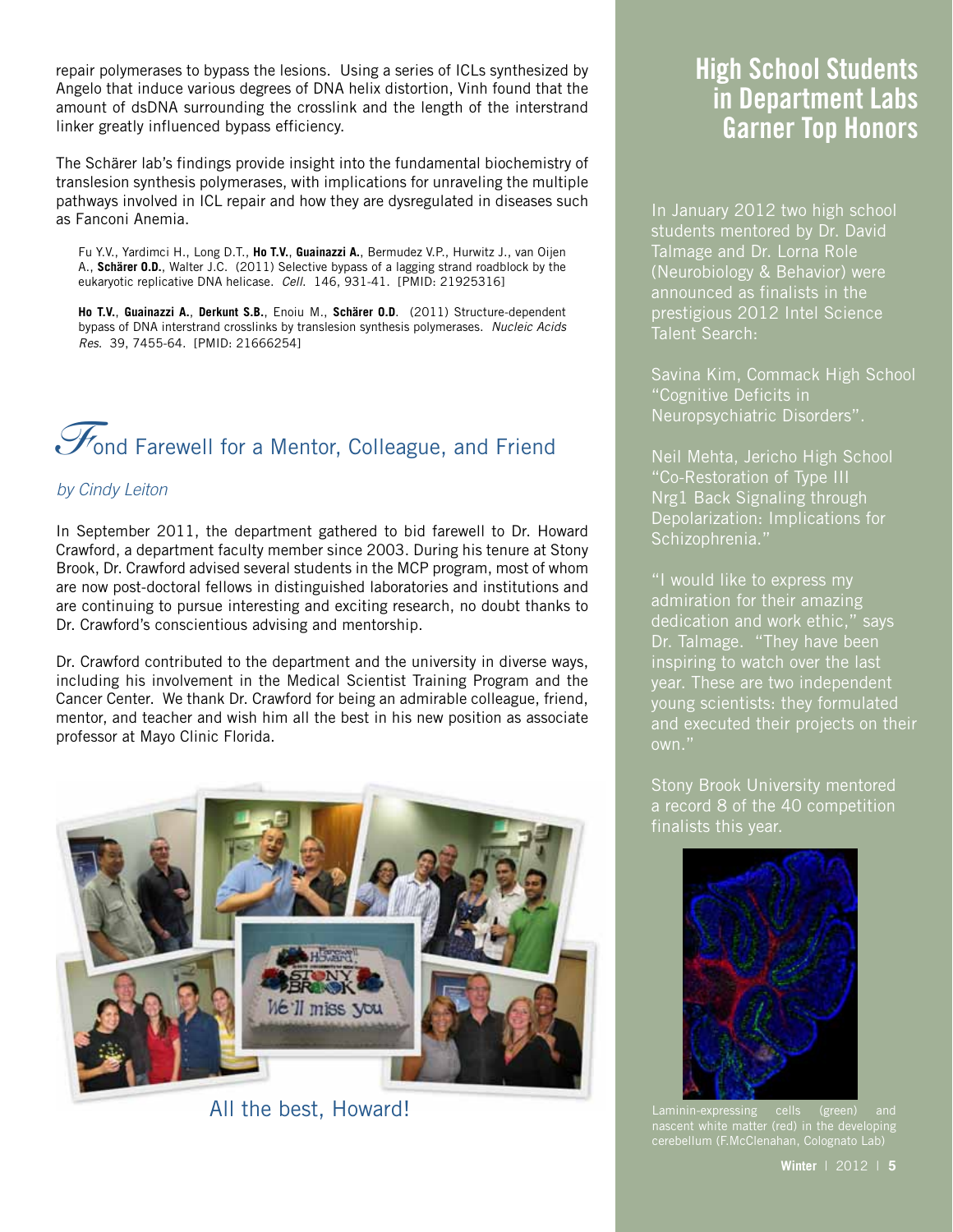## **MCP Graduate Student Awards & Presentations**

## **FELLOWSHIPS**

#### **Eileen Carpenter**

Predoctoral Fellowship NIH Ruth L. Kirschstein NRSA Fellowship for MD/PhD (F30)

#### **Cindy Leiton**

Predoctoral Fellowship Neuroscience Scholars Program Society for Neuroscience

#### **Ashleigh Pulkoski-Gross**

2011 Chemical Biology Training Program (SBU)

#### **Luisa Torres**

2011-2012 Fellow, 3MT Integrative Graduation Education & Research Training Program (SBU)

### **MEETING PRESENTATIONS**

#### **Wahida Ali**

"Altered PA localization leads to abnormal actin dynamics in innate immune cells from mice lacking phospholipase D isoforms." (2011) **16th Phagocyte Gordon Reseach Conference**. Davidson, NC. (Poster)

#### **Jim McCann**

"Organization of PDZ Domains in Full-Length PSD-95". (2011) **Biophysical Society 55th Annual Meeting**. Baltimore, MD. (Poster)

#### **Onika Murray**

"Phosphosulindac inhibits pancreatic cancer growth" **14th International Symposium on Molecular Medicine**. Rhodes, Greece. (Talk. Session Co-chair) *M*essenger Molecule Tells Microglia Which Way to Go

#### GRADUATE STUDENT PROFILE *by Luisa Torres*



The newly minted Dr. Yao celebrates his well-deserved title at his thesis defense party.

Yao Yao obtained both his undergraduate and masters degrees in pharmacology at Sichuan University in China. He then moved to the U.S in 2007 and joined the lab of Dr. Stella Tsirka. Yao's work focuses on the role of monocyte chemotactic protein-1 (MCP-1) in microglia recruitment during brain injury, and the effect of MCP-1 cleavage on blood-brain barrier integrity.

Yao's interest in microglia originates from his master's research, which focused in part on lycopene and its effects on cerebral ischemia. While at SBU, Yao received a number of awards from Sigma Xi for research support and travel. In addition, in 2009 he won a BioLegend Young Investigator Travel Award to attend the Gordon Research Conference on Chemotactic Cytokines in Lucca, Italy.

As a student in the Tsirka lab, Yao has published on diverse aspects of MCP-1, including its chemotactic potency, its role in blood-brain barrier integrity, the molecular regulation of these activities. His latest publication details the influence of chemotactic signaling on microglia recruitment in intracerebral hemorrhage.

Yao defended his dissertation in April 2011 and is now a postdoctoral fellow at Rockefeller University. In the words of his labmates, who wrote for him the traditional Tsirka-lab good-bye song: "So, you're all done and you've got yourself four papers / Because no one could do it better / You're a doctor, so when's it gonna sink in? / Manhattan just won't know what hit them!"

Yao Y., Tsirka S.E. The C terminus of mouse monocyte chemoattractant protein 1 (MCP1) mediates MCP1 dimerization while blocking its chemotactic potency. *J. Biol. Chem*. 2010 285, 31509-16. [PMID: 20682771]

Yao Y., Tsirka S.E. Truncation of monocyte chemoattractant protein 1 by plasmin promotes blood-brain barrier disruption. *J. Cell Sci*. 2011 124,1486-95. [PMID: 21486949]

**Yao Y.**, Tsirka S.E. Mouse MCP1 C-terminus inhibits human MCP1-induced chemotaxis and BBB compromise. *J. Neurochem*. 2011 118, 215-223. [PMID: 21615737]

**Yao Y.**, Tsirka S.E. The CCL2-CCR2 system affects the progression and clearance of intracerebral hemorrhage. *Glia*. 2012 60, 908-18. [PMID: 22419223]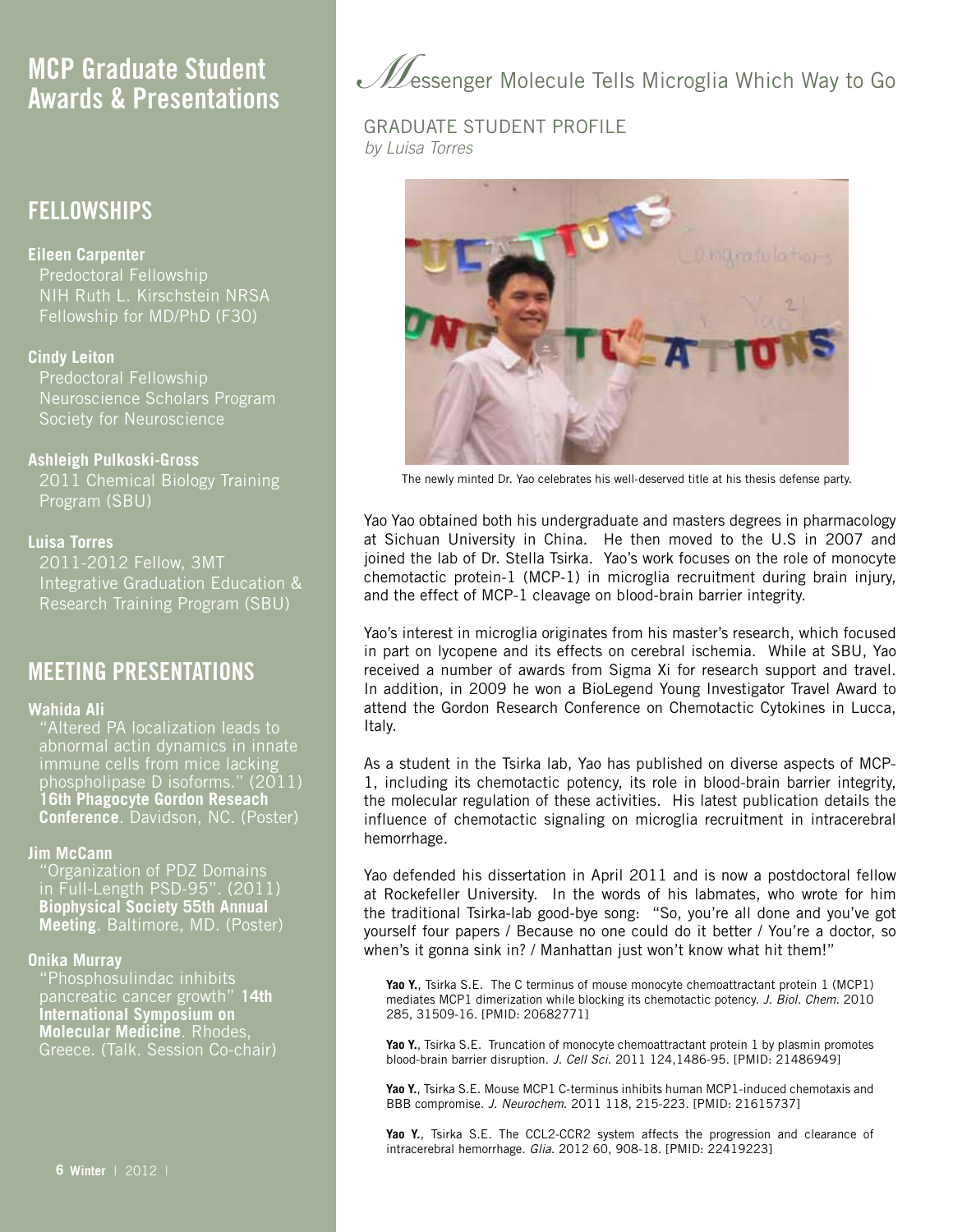# *A*nnual Pharmacological Sciences Symposium *by Cindy Leiton*

The department gathered for its annual symposium on September 14, 2011, at the Old Field Club adjacent to beautiful Stony Brook Harbor.

This year's program included talks from a wide variety of graduate program faculty, including Dr. Maricedes Acosta-Martinez, a recent addition to our program faculty and the newest member of the Department of Physiology and Biophysics.

Faculty talks were complemented by research "snapshots" presented by third-year graduate students. Each snapshot was a one-slide, five-minute presentation providing a synopsis of a definitive experiment that proved exciting and revealing. Presenters had the task of keeping the message clear and concise—and competitive. This year's "Best Snapshot" award went to Elena Hambardjieva, a fourth-year student in the Garcia-Diaz lab,



At Old Field Club (l-r): **Eileen Carpenter**, Julie Cavallo, Jason Hall, Tiffany Tsui, **Jim McCann, Elena Hambardjieva**, Dr. Maricedes Acosta-Martinez, Viki Fischer, Ashley Pulkoski-Gross, George Georghiou, Lynda Perdomo-Ayala, Janice Kito, Dr. jessica Seeliger, Viki Fischer, Luisa Torres.

Also awarded were the annual van der Kloot Awards for Excellence in Research and Teaching. Jim McCann, a fifth-year student in the Mark Bowen lab, was awarded for his structural studies on tandem PDZ domains, which appeared in *Structure* in 2011 [PMID: 21645852]. The award for excellence in teaching was given to Elena Hambardjieva for her successful and highly esteemed teaching assistance in the undergraduate pharmacology laboratory class.

Finally, all Ph.D. candidates presented posters and competed for the fourth and final prize, which was won by Eileen Carpenter, a third-year MD/PhD student in the Richard Lin lab, for her work on the role of PI3 kinase in pancreatic cancer.

We congratulate all of the winners and wish them continued success in their research and teaching!

# **Why I Came to Stony Brook for A Ph.D. in MCP**

Many diverse factors go into choosing a graduate school. In this recurring feature, current graduate students weigh in on why they chose Stony Brook MCP.

### **CINDY LEITON** Colognato Lab



I was recruited to the MCP program through the Alliance for Graduate Education and the Professoriate (AGEP), an NSF-funded program at SBU that supports minority students in the sciences.

As an undergraduate, my summer placement in Holly Colognato's lab experience and was crucial to my decision to apply to graduate school.

**I loved the ambiance and positive energy of the students in the MCP program, and I quickly became aware of the department's strong reputation.** 

I knew that Stony Brook was going to be a great place to develop as a scientist.